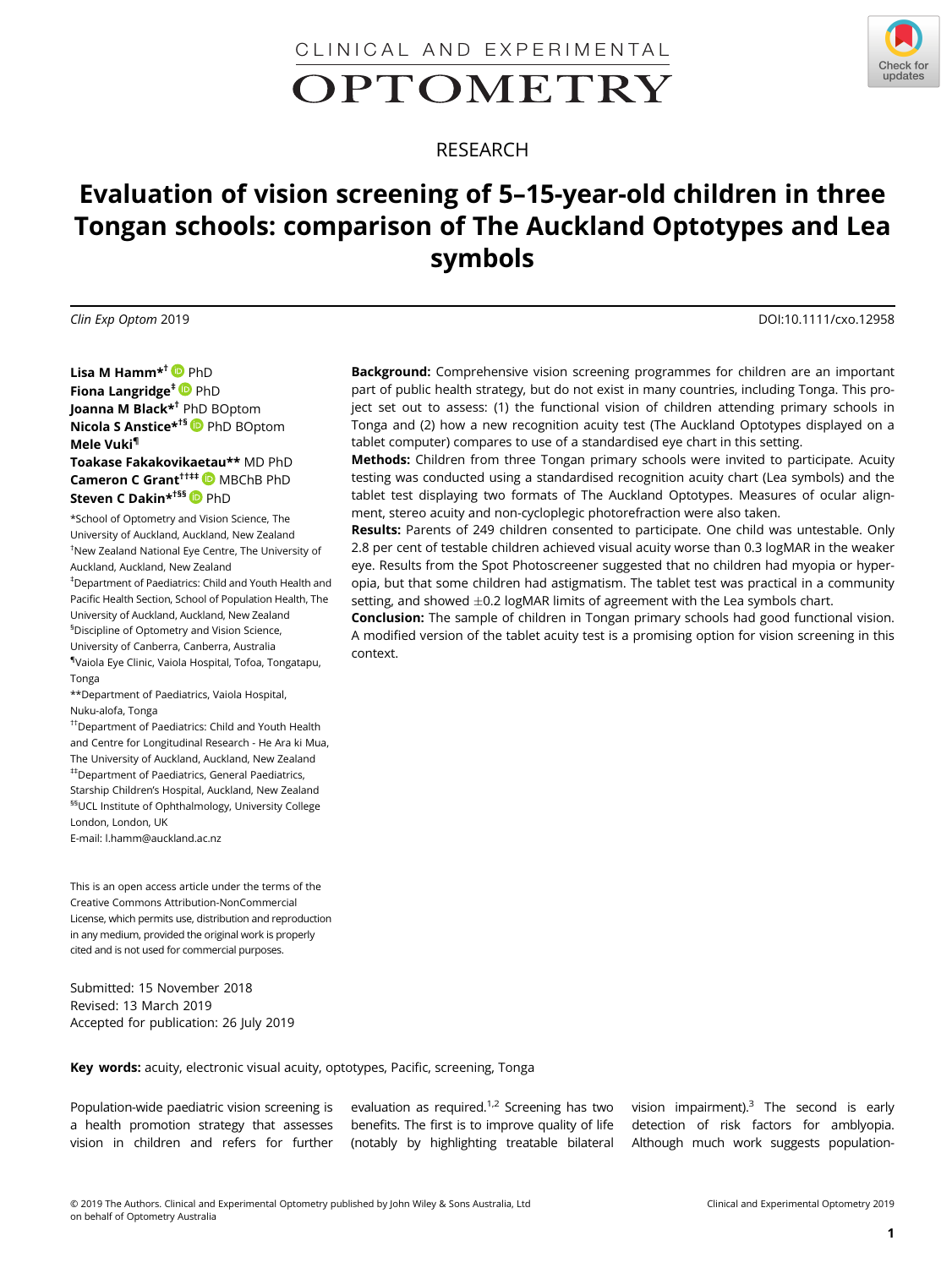wide vision screening improves visual outcomes<sup>2</sup> and is cost effective, $4$  prioritisation of vision screening has been questioned.<sup>1,5</sup> Many countries have heterogeneous programmes managed at the state level, or no screening at all. $^2$  The Kingdom of Tonga, an archipelago in the Southern Pacific with a population of around 100,000 people, does not currently conduct systematic paediatric vision screening. For countries like Tonga, interested in promoting excellent childhood visual outcomes, the choice of strategy can be daunting. Decisions include what conditions to target, $1$  which test is most effective at highlighting children who would benefit from a referral, $6,7$  and how to manage and fund referral, treatment and follow-up.

Refractive error is a common and correctable condition, and is a primary target of vision screening for school-aged children. The prevalence of refractive error varies considerably between countries; 90 per cent of children in some developed parts of East Asia are myopic by the time they finish high school<sup>8</sup> compared to 25 per cent globally. $9$  The prevalence of myopia is lower in primary schoolaged children (approximately 40 per cent in developed parts of East Asia<sup>10</sup> and 15 per cent globally<sup>9</sup>). Epidemiological vision research within Tonga is scant, and has focused on adults.11,12 Knowledge about the eye health of children in the Pacific Islands is limited to a single report of school screening in Timor-Leste<sup>13</sup> and some early research on refractive error in Melanesia.<sup>14-16</sup> If Tonga is similar to these Pacific Island nations, then one would expect Tongan children to have lower rates of myopia than the global average.<sup>13-16</sup>

Guidelines for screening tests at various ages exist, and cover chart-based and electronic recognition acuity tests through to auto-refraction and photo-screening.<sup>1,6,7,17</sup> Newer technologies offer several advantages over traditional methods. First, many electronic tests can be run on the user's own equipment (for example the Jaeb Visual Acuity Screener<sup>18</sup> can be run on any Microsoft Windows device), and can present targets ('optotypes') which are openaccess (freely available, for example the standard Sloan letters<sup>18</sup> or The Auckland Optotypes [TAO]<sup>19</sup>). Second, automation of the testing procedure can reduce scoring and recording errors, streamline data storage, promote referral and facilitate follow-up.

Any system to identify children with vision impairment does not help the community unless it is supported by appropriate clinical services. In Tonga, infrastructure and human resources for eye care have been limited.<sup>20</sup>



Figure 1. Assessment tools and age of participants. The left panel displays assessment tools. The optotypes used for recognition acuity were the Lea symbols (displayed on a paper chart) and two formats of The Auckland Optotypes (TAO) (displayed on a tablet computer). Visual assessment also included Spot Photoscreener, a near cover test and Randot stereo acuity. The right panel shows the number of participants by age.

In a 2005 audit of spectacle dispensing in Pacific Island countries, Tonga was the only country without a permanent public spectacle dispensing system, a gap being filled with recycled glasses.21 As recycled glasses can be problematic,21–<sup>23</sup> The Fred Hollows Foundation New Zealand, Volunteer Ophthalmic Services Overseas New Zealand and other groups have assisted with provision of custom and ready-made spectacles, but no permanent local solutions are in place. At the time of the screening, the central hospital (Vaiola, serving the Tongatapu Group) had an eye clinic with three eye-care practitioners. Registered nurses trained in basic eye care supported the eye-care practitioners, of which there were two serving in the Tongatapu Group, one in the Vava'u Group, and one in the Ha'apai Group. There was also one private optometrist in Tongatapu. The Fred Hollows Foundation New Zealand has an ongoing investment in capacity building, including developing human resources. Despite these efforts, local resources have been insufficient to serve the population, leaving Tonga reliant on several outreach teams to fill unmet needs, $20,22$  a common occurrence in the Pacific.<sup>24</sup> Encouragingly, in the time since the project finished, Vaiola hospital has appointed an ophthalmologist.

Without estimates of the prevalence of vision problems in Tongan children, the level of required support, infrastructure and the best screening strategy remain unclear. A small-scale cross-sectional description of the visual status of schoolchildren in Tonga, therefore, serves two aims. (1) To assess vision of primary school-aged children in Tonga in terms of recognition acuity, augmented by an estimate of refractive error

using a photoscreener. (2) To compare a new recognition acuity test (using openaccess shapes displayed on a tablet) to use of a standardised paper chart in this setting.

### Methods

#### Study design

To address aim one, a cross-sectional observation study, using a standard visual acuity test (crowded Lea chart) to describe functional vision, was implemented with a sample of children in Tonga. Acuity measures were accompanied by measures of noncycloplegic photorefraction, ocular alignment and stereo acuity. To address aim two, the agreement between the Lea chart and a new electronic acuity test was measured. The new test presented TAO<sup>19</sup> on a tablet computer with automated test progression, termination and scoring.<sup>19</sup> The outcome measure was 95% limits of agreement (LoA) between tests from Bland–Altman plots.<sup>25</sup> This aim was augmented with an analysis of the effect of the number of trials on agreement, and by exploring whether children exhibit a bias toward some shapes over others. The assessment tools used for both aims are presented in Figure 1 (left) and described in more detail below.

#### Study context and setting

Visual testing was embedded within a holistic health survey in Tonga (run by author FL) that also included measurements of anthropometry, ear health, oral health and questionnaires. The protocol for this broader study was established through the Delphi process with a diverse but primarily Tongan panel (including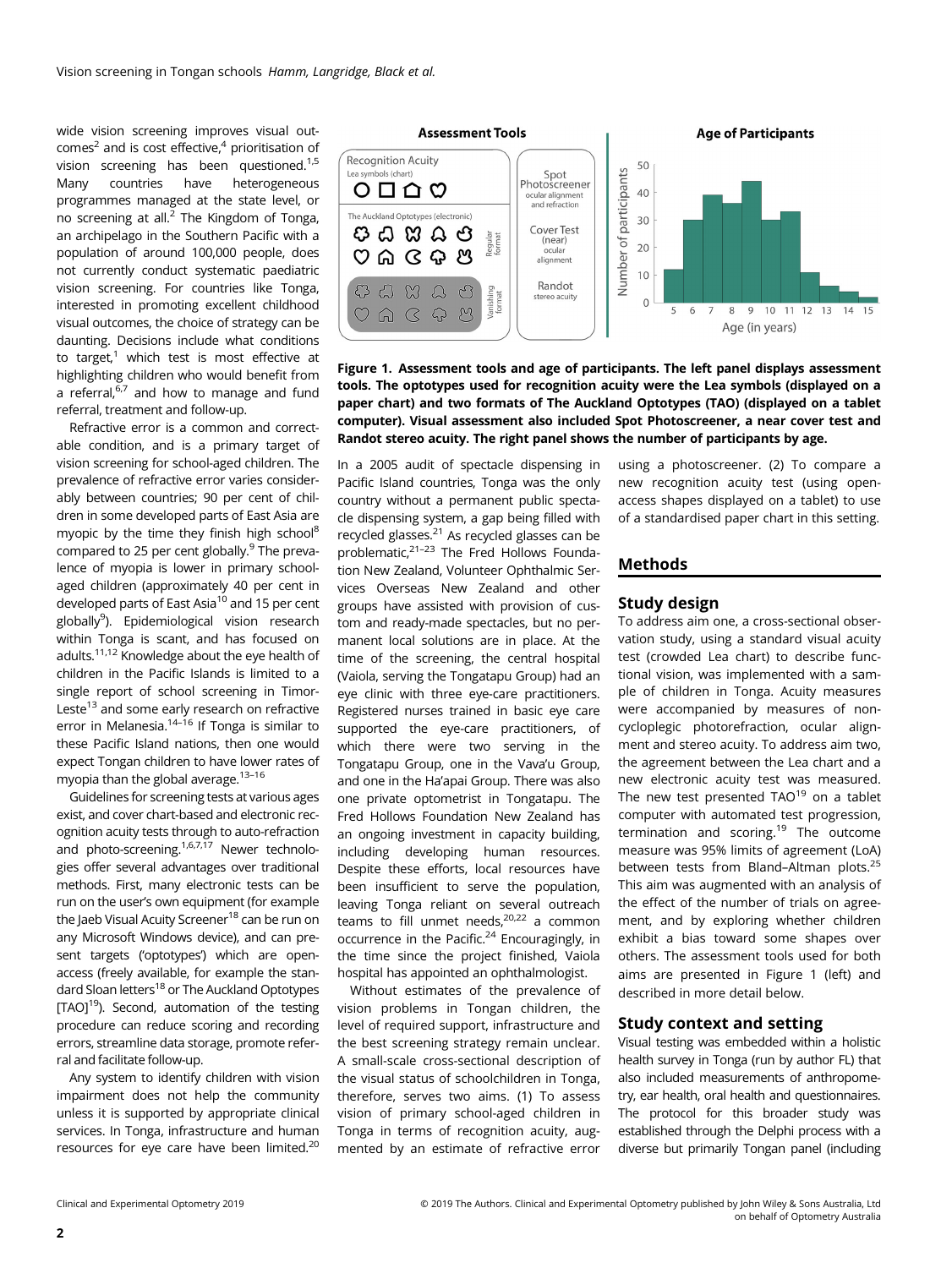paediatricians, academics, teachers and parents). As part of this process, inclusion of vision testing reached 93 per cent consensus.<sup>26</sup> A goal of the broader health survey was to promote the benefits of electronic testing, which fit well with the second aim of this project (to compare charts with electronic vision tests). Collaboration with Tongan stakeholders commenced in 2013, culminating in data collection in 2015. $^{26}$  and follow-up summary reported in 2017.

#### Participants

The sample cohort was recruited from three primary schools in the urban capital of Tonga, Nuku'alofa. The study complied with the tenets of the Declaration of Helsinki. Ethics approval was granted by the University of Auckland Human Participants Ethics Committee and the Tonga National Health Ethics and Research Committee. Parents of 249 children provided written informed consent for their child to be included in the study. Ages ranged from five to 15 years (distribution presented in Figure 1, right), 58 per cent female. Most (85 per cent) of the children were born in Tonga, and 91 per cent spoke Tongan in their homes.

# Use of standard clinical measures

The study protocol consisted of a standardised measure of visual acuity (Lea symbols<sup>27</sup> on a paper chart), photorefraction (Welch Allyn Spot Photoscreener), ocular alignment (unilateral cover test at near), and stereo acuity (Randot preschool). Test procedures followed published guidelines.<sup>7,28</sup> Our use of the Welch Allyn Spot Photoscreener followed guidelines given in the accompanying manual. Reporting (and referral) cut-offs for recognition acuity are diverse.<sup>2</sup> Referral cut-offs are typically > 0.2 logMAR (logarithm of the minimum angle of resolution) or > 0.3 logMAR in either eye. By contrast, the International Classification of Diseases (ICD)-10

only classifies moderate impairment as beyond ~0.5 logMAR, and severe impairment as beyond 1.0 logMAR [\(http://apps.who.int/](http://apps.who.int/classifications/icd10/browse/2015/en%23/H54) classifi[cations/icd10/browse/2015/en#/H54](http://apps.who.int/classifications/icd10/browse/2015/en%23/H54)). Data here are reported at poorer than 0.3 logMAR, 0.5 logMAR and 1.0 logMAR and referrals were made for children having habitual visual acuity worse than 0.3 logMAR, to balance benefits of referrals with the limited eye-care resources available in Tonga. Standard refractive error thresholds for screening were used for reporting and referral (astigmatism > 1.50 D, hyperopia > 3.50 D, anisometropia > 1.50 D, myopia <  $-1.50$  D),<sup>29</sup> as well as device-specific adjusted refractive cut-offs recently recommended (astigmatism > 1.25 D, hyperopia > 2.375 D, anisometropia > 1.125 D, myopia < -2.00 D).<sup>30</sup>

Decisions about who to refer were made in consultation with the local paediatrician (author TF), and with optometrists in New Zealand (authors NA and JB) based on all available data. As part of the larger study, a referral process was initiated whereby referrals were given to parents, the paediatrician (author TF), and the eye-health nurse (author MV) for follow-up. The broader study was not designed to include intervention, so only natural follow-up patterns for those who were referred to the local health system are reported (follow-up data were summarised by author MV two years after data collection).

# Acuity testing

The Lea symbols chart contained eight lines, with five symbols at each acuity level, displayed at three metres. Displayed acuity levels ranged from 0.7 (largest) to −0.1 (smallest) logMAR. Testing started at 0.3 logMAR, then increased or decreased difficulty based on response, and the test was terminated when a child was incorrect on three of five optotypes on a line. Scoring was calculated based on all optotypes correctly identified. The tablet test protocol was based on a psychophysical adaptive staircase (QUEST), $31$  programmed in

Matlab [\(http://www.mathworks.com\)](http://www.mathworks.com) running Psychtoolbox extensions [\(http://psychtoolbox.](http://psychtoolbox.org)  $\text{org}^{32}$  $\text{org}^{32}$  $\text{org}^{32}$ ). The prior or expected threshold was set to 0.3 logMAR, with a standard deviation of 0.3 logMAR. Lapse rate was estimated to be one per cent and guessing rate to be 10 per cent (to reflect the 10 alternatives possible). Ten trials were completed per staircase.

The test was run on a Microsoft Surface Pro 3 tablet computer fitted with an anti-glare screen cover. The screen (2,160  $\times$  1,440 pixels, subtending a visual angle of  $9.6^{\circ}$  by  $6.5^{\circ}$ ) was gamma corrected (white, ~300 cd/m<sup>2</sup>, black 1 cd/m<sup>2</sup> and grey 150 cd/m<sup>2</sup>) in the software. Testing was conducted at a 1.5 m viewing distance, based on recommendations for screening preschool children. $^7$  For each acuity test, participants needed to be able to name or match shapes in order to be classified as 'testable'. The right eye was always tested first, followed by the left eye.

# **Optotypes**

The electronic comparison test displayed TAO<sup>19</sup> an open-access picture optotype set. TAO symbols were designed to be balanced in the sense that each item elicits a similar visual acuity threshold to the other items.<sup>19</sup> They have been shown to produce accurate measures of recognition acuity in children in a parallel study in New Zealand.<sup>19</sup> The researcher collecting data (author LH) was trained on Tongan names for each shape (within both TAO and Lea sets). TAO symbols were tested in regular (black stroke on white background crowded) and vanishing (uncrowded split black and white stroke on grey background) formats.19 Vanishing optotypes are known to provide a more reliable measure of acuity in adults<sup>33</sup> because they attenuate low spatial frequency information which can be used to guess the identity of a target. $33$ 

#### Analysis

The designation of the 'weaker' eye was based on scores from the Lea chart. If

| Worse eye acuity      | $\leq$ 0.3 logMAR | $> 0.3$ to 0.5 logMAR | <b>Better eye acuity</b><br>> 0.5 to 1.0 logMAR | $>$ 1.0 logMAR           | <b>Total</b> |
|-----------------------|-------------------|-----------------------|-------------------------------------------------|--------------------------|--------------|
| $\leq$ 0.3 logMAR     | 241               | -                     | $\overline{\phantom{0}}$                        | $\overline{\phantom{a}}$ | 241          |
| $> 0.3$ to 0.5 logMAR | 5                 |                       | $\overline{\phantom{0}}$                        | $\sim$                   |              |
| $> 0.5$ to 1.0 logMAR |                   |                       | 0                                               |                          |              |
| $> 1.0$ logMAR        | 0                 |                       | 0                                               | 0                        | 0            |
| Total                 | 247               |                       |                                                 |                          | 248          |

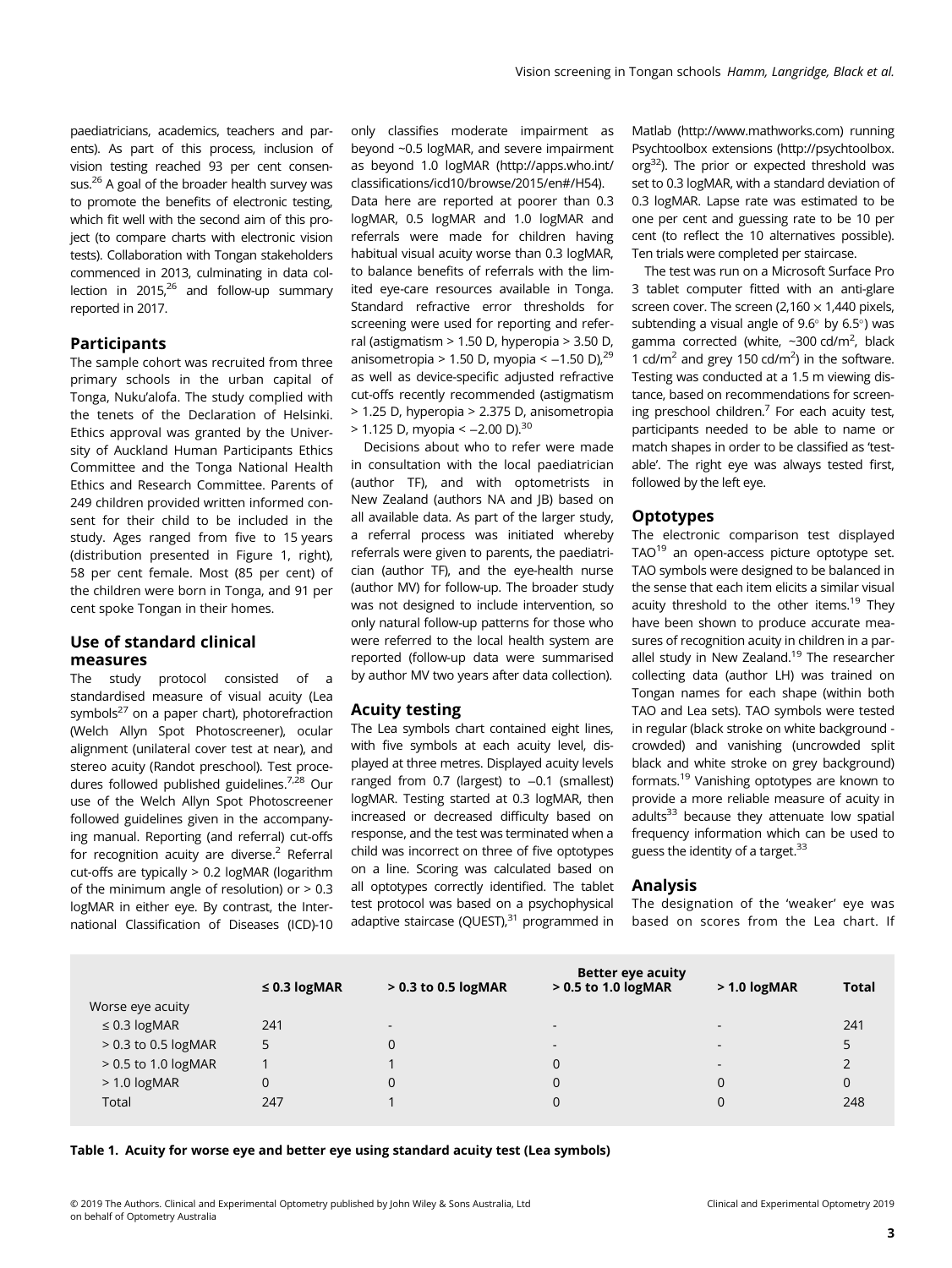eyes had the same visual acuity, the 'weaker' eye was designated as the right eye. For the electronic acuity test, raw QUEST data were fit with a psychometric function to determine the threshold (smallest legible symbol size). The acuity range was set from −0.1 to 1.5 logMAR and slope from 3.3 to 50. Lapse and guess rates remained at one per cent and 10 per cent respectively. The PAL\_PFL\_Fit<sup>34</sup> function was used to estimated threshold and slope from the fit of a cumulative normal distribution. Agreement between both regular and vanishing TAO tablet tests and Lea chart was evaluated in reference to the goal of 95 per cent LoA within  $\pm 0.2$ logMAR, the test–retest agreement of the gold standard test for research studies in children.<sup>35</sup>

#### Results

#### Standardised screening outcomes

One child was untestable using Lea symbols. Acuity data from the remaining children are summarised in Table 1 based on the referral criteria (> 0.3 logMAR) and ICD-10 criteria (moderate  $> 0.5$  logMAR and severe  $> 1.0$ logMAR), and Figure 2A shows acuity results by age. No children met the ICD-10 definition for bilateral moderate or severe vision impairment, and only two met the ICD-10 criteria for moderate unilateral vision impairment. Seven children had reduced vision sufficient for referral.

Three of these children showed amblyopic risk factors due to their interocular acuity difference (identified by asterisks on Figure 2A). For 33 of the 249 children, the Spot Photoscreener was unable to provide a result. None of these 33 children had worse than 0.3 logMAR visual acuity. Figure 2B summarises the refraction results by age. No children failed the screening based on suspected hyperopia or myopia regardless of criterion used; however, six children were identified with suspected astigmatism. For the seven children with acuity loss worse than 0.3 logMAR, four met the refractive criterion for astigmatism. No children had more than 1.50 D interocular difference in sphere or cylinder. No children had manifest near strabismus based on the unilateral cover test or the Spot Photoscreener result. Eighty per cent of children could see the stereo acuity targets equal to or better than 60 seconds of arc disparity. Twelve

children could not see disparity cues of 800 seconds of arc. One of these children had bilateral recognition acuity impairment, and two had mild unilateral impairment and astigmatism.

#### Tablet acuity test results

Figure 3 shows the Bland–Altman plots comparing Lea symbols and the regular and vanishing formats of the TAO tablet test for the weaker eye. The agreement



Figure 2. Outcome measures by age and eye. A: Acuity thresholds using the Lea symbols wall chart. The x-axis represents age and the y-axis visual acuity in logMAR. Shaded regions highlight  $\pm$ 0.2 and  $\pm$ 0.3 logMAR. B: Measures of refractive error from the Spot Photoscreener, whereby the x-axis is age, and the y-axis is refraction in dioptres. No children failed according to myopia or hyperopia American Association for Pediatric Ophthalmology and Strabismus (AAPOS) criteria<sup>28</sup> or adjusted AAPOS according to Mu et al.;<sup>29</sup> however, six failed for astigmatism (one only according to the adjusted criterion). Participants meeting fail criteria for refraction, acuity or both are highlighted in each panel, and summarised in the legend.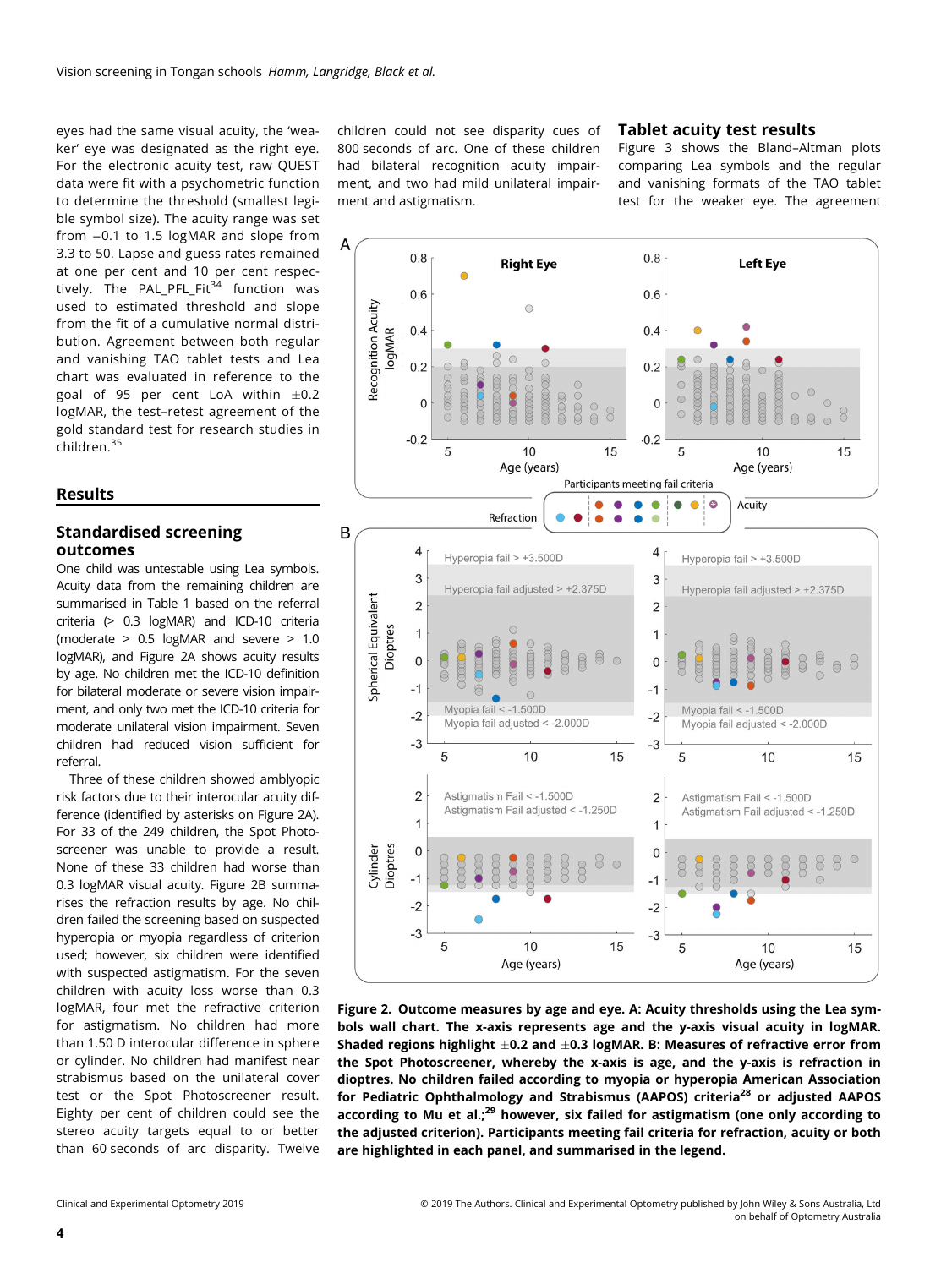

Figure 3. Bland–Altman plots for comparison of Lea symbols to each format of The Auckland Optotypes (TAO) for the weaker eye. The solid line is mean difference between tasks, dotted lines represent 95 per cent limits of agreement (LoA) (with 95 per cent confidence intervals – solid vertical lines). Participants meeting fail criteria are again highlighted in the legend.

(measured by LoA) between standard visual acuity screening and the tablet visual acuity screening were  $\pm 0.2$  logMAR (two lines) for each. Two participants, represented by yellow and pink symbols, had normal non-cycloplegic refractive results based on the Spot Photoscreener, but failed the Lea test. Both of these children had normal acuity results on both regular and vanishing TAO optotype tests.

To understand the impact of the number of trials, the LoA was recalculated based on the results from a truncated staircase. Each data point in Figure 4A represents theoretic LoA with Lea (the example for 10 trials is shown in the insets). From the calculated knee point of the exponential fit (solid line), it appears that after seven trials, additional trials yield diminishing returns (in terms of agreement with the Lea chart).

If each optotype was matched to the rest of the shapes within a set (in terms of both legibility and child preference) one could expect a 0.1 probability of correct response for each shape. For the regular format of the optotypes, the probability of correctly reporting a shape ranged from 0.07 to 0.14. The vanishing formats of the optotypes elicited a narrower range of probabilities. This suggests that the children found some of the regular variants easier (in this case  $\heartsuit$ ) and others more difficult (in this case  $\mathfrak{S}$  and  $\Delta$ ), rather than having a bias toward answering some shapes over others (such a preference would likely impact both formats). However, if only data from younger children (5–6 years) are evaluated, the range increases, and the

correlation between regular and vanishing formats becomes significant. This suggests younger children showed a preference toward certain shapes over others. In particular, the  $\heartsuit$ and G were reported more frequently in these younger children (Figure 4B).

#### Follow-up

The clinical team reviewed all cases. Referrals were based primarily on defined Lea acuity and photoscreener cut-offs. Stereo acuity and ocular alignment results were reviewed in participants with borderline acuity and/or refractive findings. Nine children were referred to the local eye clinic, each from a different family. One was untestable, two had suspected astigmatism but acceptable acuity, four had reduced visual acuity and suspected astigmatism, and one had visual acuity loss but non-cycloplegic photoscreener results below the referral criteria. Two children had reduced acuity on the Lea symbols chart, but normal TAO acuity and photoscreener results. We referred the participant for whom the mean acuity result was worse than 0.3 logMAR (yellow) and stereo acuity was unmeasurable, but not the child for whom mean acuity was better than 0.3 logMAR and stereo acuity was 40 seconds of arc (pink).

As part of the larger study, a referral process was instigated through Vaiola Hospital to facilitate better flow of children needing care to the appropriate facilities. For the vision screening component presented here, one family informed the researchers that they organised spectacle correction for their child independently, two families followed up with the eye clinic in Nuku'alofa, and the remaining six families did not attend the local health clinic for follow-up. The families who attended the local clinic were encouraged to return when a visiting team of volunteers arrived, but neither did. Note that the local ophthalmologist was appointed after completion of the study. For the families who did not attend the local clinic, some may have arranged care independently, some may have decided not to follow-up and others may have been unable to.

Although the referral process was an improvement on the first-come first-served system, more active follow-up would be required in order to better understand longterm outcomes, and barriers to accessing eye care.

# Discussion

#### Lea chart acuity and photoscreener outcomes

Most children who participated in the study had normal functional vision according to the Lea test. No children met the ICD-10 definition for bilateral vision impairment, and only three met the criteria for having an amblyogenic risk factor. Only 2.8 per cent of children had habitual vision worse than 0.3 logMAR in their weaker eye, most due to suspected astigmatism. No children failed the screening due to suspected hyperopia or myopia.

Comparison of these results to epidemiological work is challenging given: (1) the small sample; (2) the use of the noncycloplegic Spot Photoscreener as an estimate of refraction; and (3) the difference between cut-offs used in epidemiological work<sup>36</sup> compared to that used for clinical referral.<sup>28</sup> With these caveats in mind, the refraction data suggest that Tongan school children experience lower levels of myopia than children from developed parts of South East Asia, $9$  with our results being more in line with the rates of myopia reported in other Pacific Islands.14–<sup>16</sup> Increased time outdoors and decreased emphasis on education have been associated with decreased prevalence of myopia.<sup>8</sup> Increased outdoor time was recently found to be preventative in a clinical trial in China, $37$  and there has been some advocacy encouraging children to go outside to counteract myopia.38 In the current project, each participating school had natural light in classrooms, excellent outdoor spaces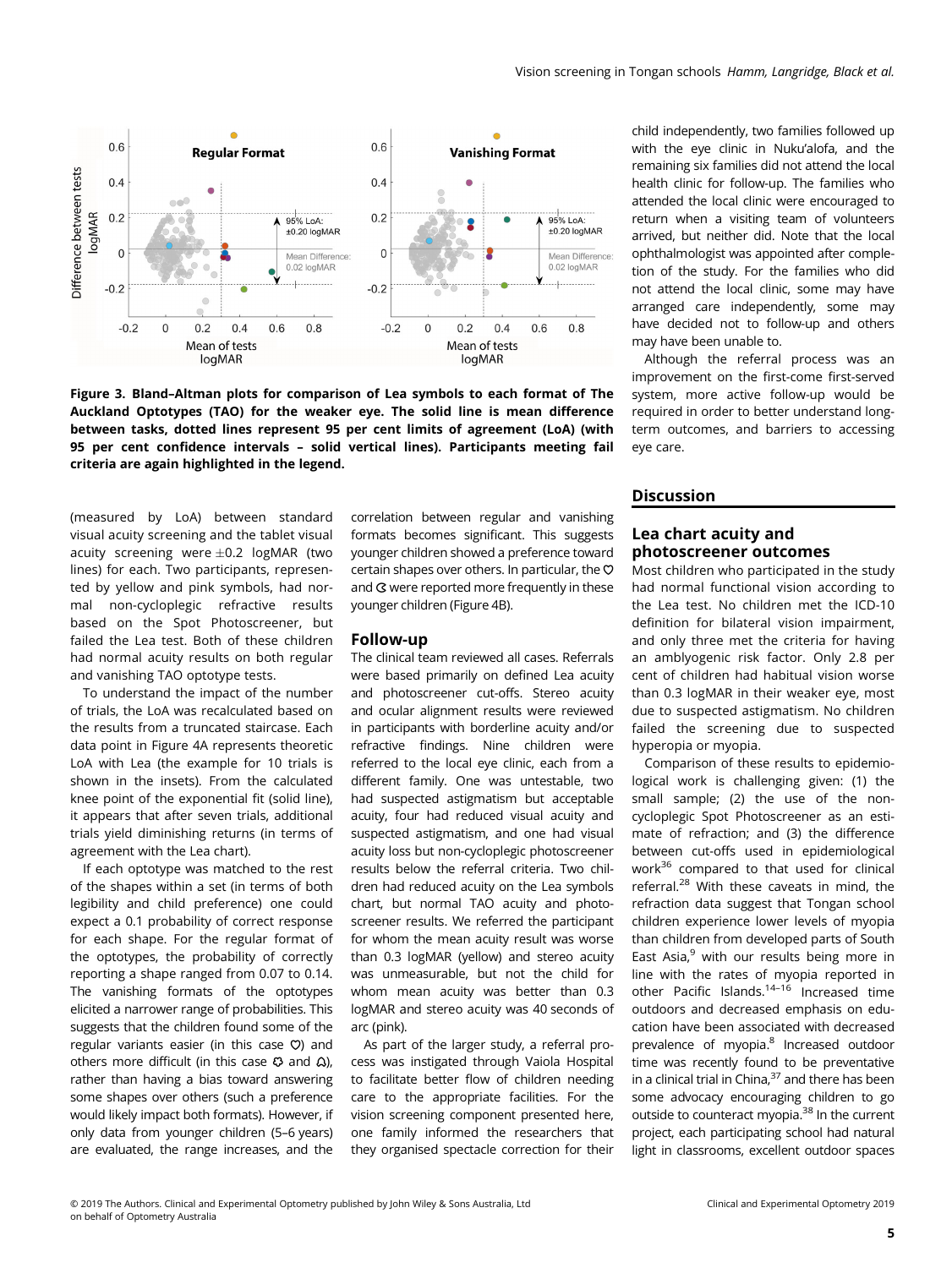

Figure 4. Further analysis of The Auckland Optotypes (TAO) tablet results by trial. A: Impact of number of trials on test accuracy, measured in terms of Bland–Altman 95 per cent limits of agreement (LoA), as illustrated in inset for 10 trials. B: Correct responses by individual optotype.

and promoted a culture of outdoor activity. Although these observations fit with the literature, the small cross-sectional study presented here cannot speak to causality.

While the data suggested low rates of myopia, there appeared to be higher levels of mild astigmatism compared to international norms.<sup>36</sup> It has been reported that astigmatism is associated with keratoconus, and that Pacific students in New Zealand high schools have higher rates of keratoconus than their European peers.<sup>39</sup> Again, although these findings may be related, the present study design precludes

comment on whether the higher prevalence of mild astigmatism seen in this sample of Tongan children is associated with a higher incidence of keratoconus later in life.

### Efficacy of new recognition acuity test

The agreement between the Lea chart and the TAO tablet tests are similar to test– retest reliability for the research standard for children, $35$  and this level of agreement could be achieved in fewer than 10 trials. As is the case for all agreement metrics with a subjective gold standard, inaccurate Lea test

results would manifest as poor agreement. Figures 2 and 3 suggest this may have occurred in the present study; the participants represented by yellow and pink achieved excellent results on both TAO tests, but poor Lea results. Such a large gap between acuity results is more likely due to lapses on the test with the poor result (due to inattention or disengagement) than lucky guesses on the tests with the better result (particularly for an optotype set with 10 alternatives). Although these children did not have full eye examinations, the Spot Photoscreener reported emmetropia, again suggesting the TAO results better reflected true acuity thresholds. It is possible that visual acuity at 1.5 metres could impede the detection of low myopia up to approximately −0.75 D. However, this did not appear to be the case; among participants with ≤ -0.75 D spherical equivalent in the worse eye, an equal number of participants performed poorer on the Lea chart (three metres) and TAO regular and vanishing optotype tablet test (1.5 metres).

Although agreement with the Lea chart was acceptable, this project provided the opportunity to consider modifications to improve acuity threshold estimation. For example, some children answered incorrectly on the first trial of a TAO staircase despite correctly identifying subsequent, smaller symbols. Some of these early lapses prevented the short staircase from converging, resulting in unreliable threshold estimation. Implementation of a formal assessment of testability, as a short pre-test, could reduce early lapses. Similarly, increasing the staircase procedure's initial guess for threshold (the 'prior') would likely limit the impact of early lapses. Incorporating a 'refresh' option to show a child a second presentation at the same stimulus level could also reduce the instance of such lapses. Indeed, in a parallel study in New Zealand, these modifications were implemented in the tablet tests and resulted in agreement as good as  $\pm$ 0.14 logMAR.<sup>19</sup>

The tablet allowed automated selection of stimulus level, termination criteria, and both scoring and recording of results, a practical advantage that freed the examiner to engage with the child. If the testing device could be integrated with the health-care system, automation could also help with referral and follow-up. Given their advantages, electronic acuity tests are being used more in community settings,<sup>6</sup> and are increasingly recommended for a variety of applications including visual acuity measurements $35$  and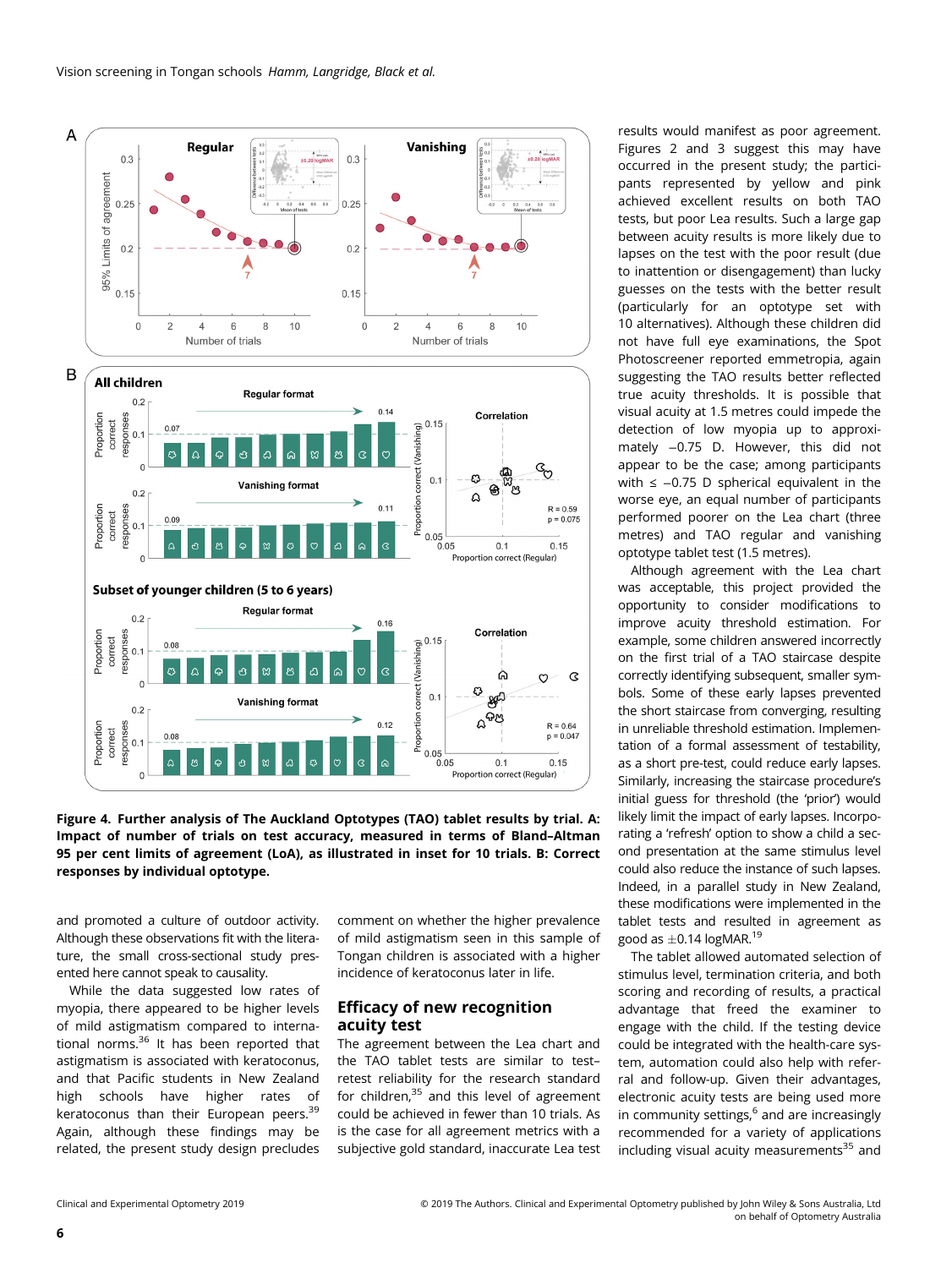screening.<sup>18</sup> Disadvantages of such devices include the need for electricity and for specific testing environments to appropriately position the tablet, and reduce glare on the screen.

The optotypes used (TAO) were easily identifiable by the children, confirming appropriateness of TAO for this age and culture. However, there was a trend in younger children (5–6 years old) toward choosing particular shapes ( $\textsf{G}$  and  $\textsf{O}$ ) for their answer. An assessment of bias in preschool children could establish whether such preferences are exaggerated in even younger children.

The agreement of regular and vanishing optotypes with Lea symbols was identical. However, the analysis of trial number suggested that the vanishing format would theoretically allow the same agreement based on fewer trials. This is in line with the previous finding that vanishing optotypes elicit more reliable responses. $33$  This subtle advantage may have been enhanced had power supply been more reliable. When power was disrupted, vanishing optotypes were not sufficiently balanced to disappear on the grey background, leaving low spatial frequency cues to target identity. These cues theoretically allow observers to use hyperacuity, rather than stroke width, to correctly identify optotypes. In this respect vanishing optotypes carry a specific disadvantage in settings where display linearity cannot be guaranteed. In this study, precautions were taken to: (1) confirm physical connection to a power supply; and (2) automatically adjust screen brightness to compensate for unexpected power cuts. However, these measures proved insufficient to guarantee perceptual vanishing under all circumstances and future work would need to strengthen such precautions in order for the benefits of vanishing optotypes to be fully realised in remote community settings.

#### Considerations for populationwide childhood screening

The relative benefits and risks of population-wide preschool vision screening have been reviewed, and screening recommended.<sup>2,17</sup> However, the benefits that vision screening imparts are dependent on early detection of vision disorders leading to early treatment. In Tonga, there is not yet an adequate system for referral or provision of glasses.

Additional infrastructure would be required for appropriate referral, treatment and follow-up before a vision screening

programme would benefit the community. A recent study investigated the qualitative impact of providing free glasses at school.<sup>40</sup> The authors report that providing the glasses in school (as opposed to clinics) increases access to, and use of, spectacles, and that use of glasses improved performance in school and psychosocial wellbeing.<sup>40</sup> Schoolbased provision of health care in general is a promising strategy,41 and pairing vision screening with other health domains could reduce human resources required for testing, referrals and follow-up.

A sustainable system for providing and funding glasses is also required. Recycled glasses are not ideal; appropriate recycled glasses were not available for any of the vision problems detected as part of the current study. Even if they had been, recycled glasses may compromise quality and compliance, and increase reliance on external sources of support.<sup>23</sup> Ready-made glasses have been proposed as a cost-effective alternative.23,42 Even for cases of mild anisometropia and astigmatism, ready-made glasses were shown in a clinical trial to improve visual function and quality of life only slightly less than made-to-order spectacles, and showed similar levels of patient satisfaction.42 Encouragingly, the need for glasses in our study was not substantial, hopefully keeping this aspect of costs more manageable. This gap could potentially be filled by continued volunteer donation of custom- or ready-made glasses, as long as the system of provision was integrated and sustainable.

Low rates of vision impairment perhaps raise the question of how much infrastructure ought to be devoted to large-scale vision screening. $1,13$  However, it is possible that our sample was not representative. Although most children in Tonga are expected to enrol in primary school (http:// tonga.prism.spc.int/component/advlisting/? view=download&fileId=1808), children may be less likely to attend school if they have poor vision. Children may also have been less likely to participate in the study if they had a known vision problem (no children who participated in this study had glasses). Furthermore, vision loss may be more common outside the urban centre of Nuku'alofa.

If the relatively low rates of vision impairment seen in the present study are found to be robust, the priority of population-wide vision screening may need to be evaluated.<sup>13</sup> Lowering the cost of screening, by pairing it with other measures of health, considering alternatives to custom glasses, and reducing the barriers to performing quality screening (by keeping tests simple and automated), may help to tip the balance toward vision screening and toward having children who need eye care receiving it.

# Conclusion

The children tested in Tonga had good vision, with mild to moderate loss mostly attributable to suspected astigmatism. The electronic recognition acuity task using TAO in the regular format was practical for testing in community environments and showed acceptable agreement with a standardised chart, with potential for further improvements to optimise screening. However, it is of note that the infrastructure in Tonga would need to be expanded for population-wide screening to be beneficial.

#### ACKNOWLEDGEMENTS

We thank the staff at the schools in which we collected data, as well as the families and children who participated in the study. This project was made possible through financial support from Cure Kids NZ, NZOVRF and the Robert Leitl Trust. The Ranchhod Foundation and NZAID helped fund the broader initiative within which this project was carried out.

#### **REFERENCES**

- 1. Hopkins S, Sampson GP, Hendicott P et al. Review of guidelines for children's vision screenings. Clin Exp Optom 2013; 96: 443–449.
- 2. Solebo AL, Cumberland PM, Rahi JS. Whole-population vision screening in children aged 4-5 years to detect amblyopia. Lancet 2015; 385: 2308–2319.
- 3. Resnikoff S, Pascolini D, Mariotti SP et al. Global magnitude of visual impairment caused by uncorrected refractive errors in 2004. Bull World Health Organ 2008; 86: 63–70.
- 4. Baltussen R, Naus J, Limburg H, Cost-effectiveness of screening and correcting refractive errors in school children in Africa, Asia, America and Europe. Health Policy 2009; 89: 201–215.
- 5. Moseley MJ. Preschool vision screening: a recent report calls for a halt. Br J Ophthalmol 1998; 82: 722–723.
- 6. Nottingham Chaplin PK, Baldonado K, Hutchinson A et al. Vision and eye health: moving into the digital age with instrument-based vision screening. NASN Sch Nurse 2015; 30: 154–160.
- 7. Cotter SA, Cyert LA, Miller JM et al. Vision screening for children 36 to G72 months: recommended practices. Optom Vision Sci 2015; 92: 6–16.
- 8. Morgan IG, French AN, Ashby RS et al. The epidemics of myopia: aetiology and prevention. Prog Retin Eye Res 2018; 62: 134–149.
- Holden BA, Fricke TR, Wilson DA et al. Global prevalence of myopia and high myopia and temporal trends from 2000 through 2050. Ophthalmology 2016; 123: 1036–1042.
- 10. Read SA, Vincent SJ, Tan CS et al. Patterns of daily outdoor light exposure in Australian and Singaporean children. Transl Vis Sci Technol 2018; 7: 8.